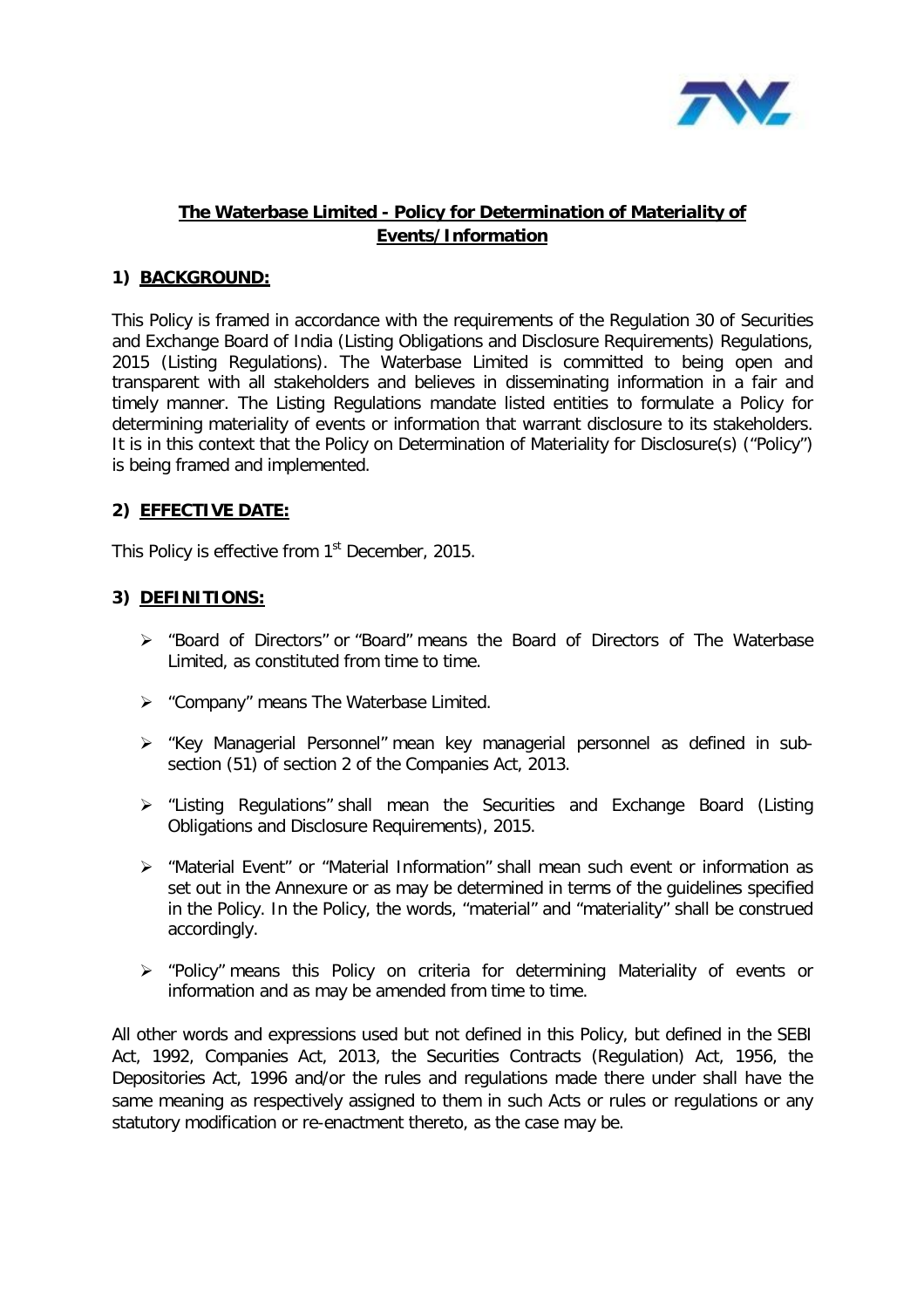

# **4) TYPE OF INFORMATION COVERED BY THE POLICY:**

The information covered by this Policy shall include "information related to the Company's business, operations or performance which has a significant effect on securities investment decisions" that the Company is required to disclose in a timely and appropriate manner by applying the guidelines for assessing materiality. Events or information that is to be disclosed without any application of the guidelines for materiality are specified in Annexure 1 to this Policy. Events or information that is to be disclosed after applying the guidelines for materiality are specified in Annexure 2 to this Policy.

### **5) PERSONS RESPONSIBLE FOR DISCLOSURE:**

The Board of Directors of the Company has authorised the Company Secretary (Authorized Person) in consultation with other Key Managerial Personnel / KMP shall determine the materiality of an event or information and to make appropriate disclosure on a timely basis. The Authorized Person is empowered to seek appropriate counsel or guidance, as and when necessary, from other internal or external stakeholders as he/she may deem fit.

The Authorized Person shall have the following powers and responsibilities for determining the material events or information:

- a) To review and assess an event or information that may qualify as 'material' and may require disclosure, on the basis of facts and circumstances prevailing at a given point in time.
- b) To determine the appropriate time at which the disclosures are to be made to the stock exchanges based on an assessment of actual time of occurrence of an event or information.
- c) To disclose developments that are material in nature on a regular basis, till such time the event or information is resolved/ closed, with relevant explanations.
- d) To consider such other events or information that may require disclosure to be made to the stock exchanges which are not explicitly defined in the Listing Regulations and determine the materiality, appropriate time and contents of disclosure for such matters.
- e) To disclose all events or information with respect to the subsidiaries which are material for the Company.

# **6) CRITERIA FOR MATERIALITY:**

Events / information shall be considered as Material if it meets any of the following criteria:

- a) the event or information is in any manner unpublished price sensitive information;
- b) the omission of an event or information, which is likely to result in discontinuity or alteration of event or information already available publicly;
- c) the omission of an event or information is likely to result in significant market reaction if the said omission came to light at a later date; and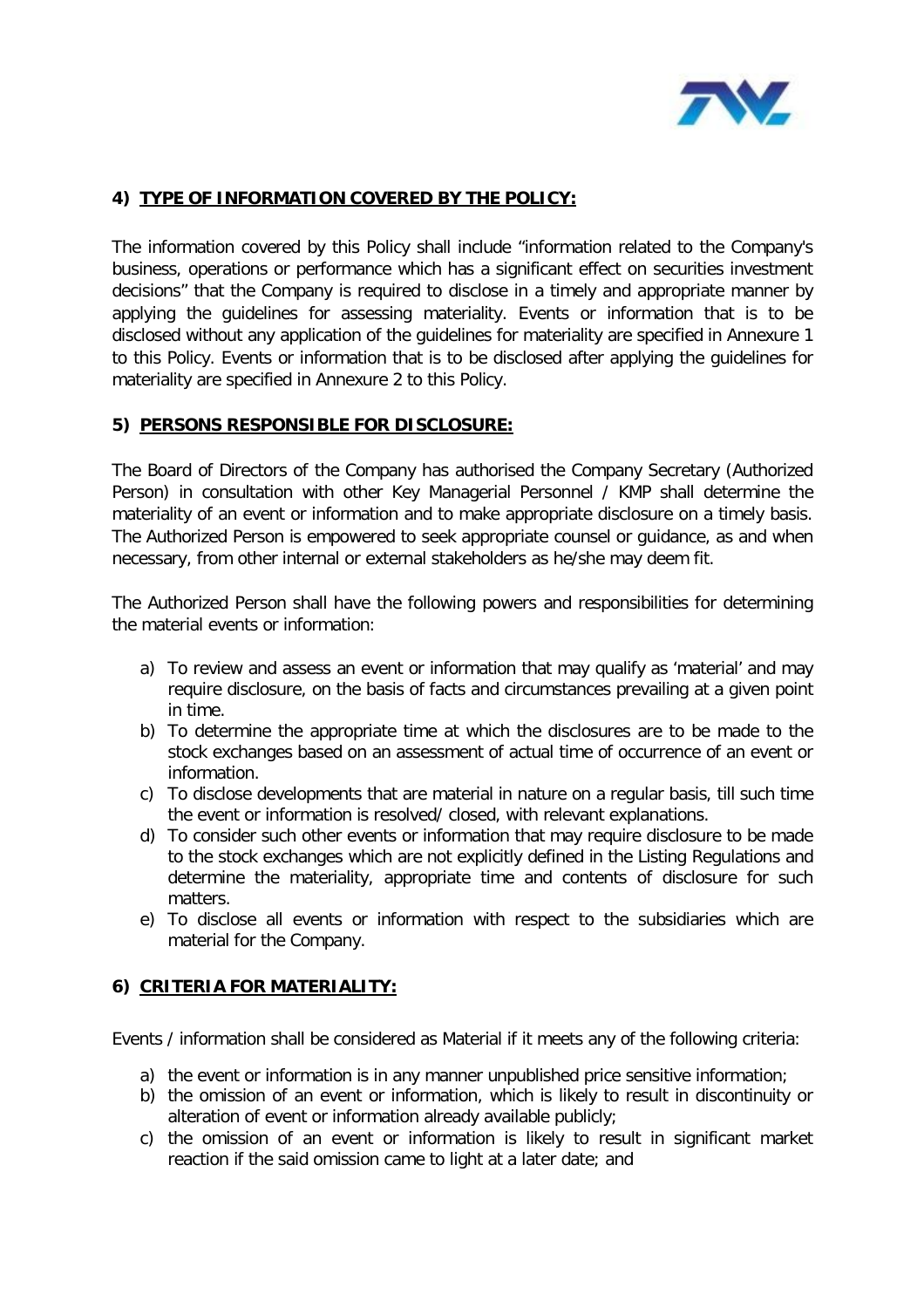

d) Any other event/information which is treated as being material in the opinion of the Board of Directors of the Company.

Based on the Criteria above, the Authorized Person, in line with the guideline laid down under 'Persons responsible for disclosure', shall determine the Materiality of the event/ information and shall disclose accordingly. Without prejudice to the discretion granted to the Authorized person, any event the impact of which exceeds or is expected to exceed 10% of the gross turnover or 10% of the net worth of the Company based on the latest audited annual financial statements of the Company, whichever is higher shall be considered as Material.

### **7) DISCLOSURES OF EVENTS OR INFORMATION:**

- a) Disclosure(s) as required under the Listing Regulations will be made within 30 minutes of the conclusion of the Board Meeting or within 24 hours from the time the event occurred or the officer(s) becomes aware of the event or information, as applicable.
- b) Provided that in case the disclosure is made after twenty-four (24) hours of occurrence of such event or information, the Company shall, along with such disclosure(s) provide an explanation for delay.
- c) All Disclosures shall be made in the following manner:
	- 1. Inform the stock exchanges in which the securities of the Company are listed;
	- 2. Upload on the corporate website of the Company.
- d) The Company shall make disclosures updating Material developments on a regular basis, till such time the event is resolved/closed, with relevant explanations.
- e) The Company shall provide specific and adequate reply to all queries raised by stock exchange(s) with respect to any events or information and on its own initiative. Further it shall confirm or deny any event or information to stock exchange(s) reported in the media.
- f) In case where an event occurs or information is available with the Company, which has not been indicated in Annexure 1 or Annexure 2, but which may have material effect on it, the Company will make adequate disclosures in regard thereof.
- g) All the above disclosures would be hosted on the website of the Company for a minimum period of five years and thereafter archived as per Company's policy for Preservation and Archival of Documents

# **8) OBLIGATIONS OF INTERNAL STAKEHOLDERS AND AUTHORIZED PERSON FOR DISCLOSURE:**

- a) Any event or information, including the information forming part of Annexure 1 and Annexure 2 to the Policy shall be forthwith informed to the Authorized Person upon occurrence, with adequate supporting data/information, to facilitate a prompt and appropriate disclosure to the stock exchange.
- b) The Authorized Person will then ascertain the materiality of such event(s) or information based on the above guidelines.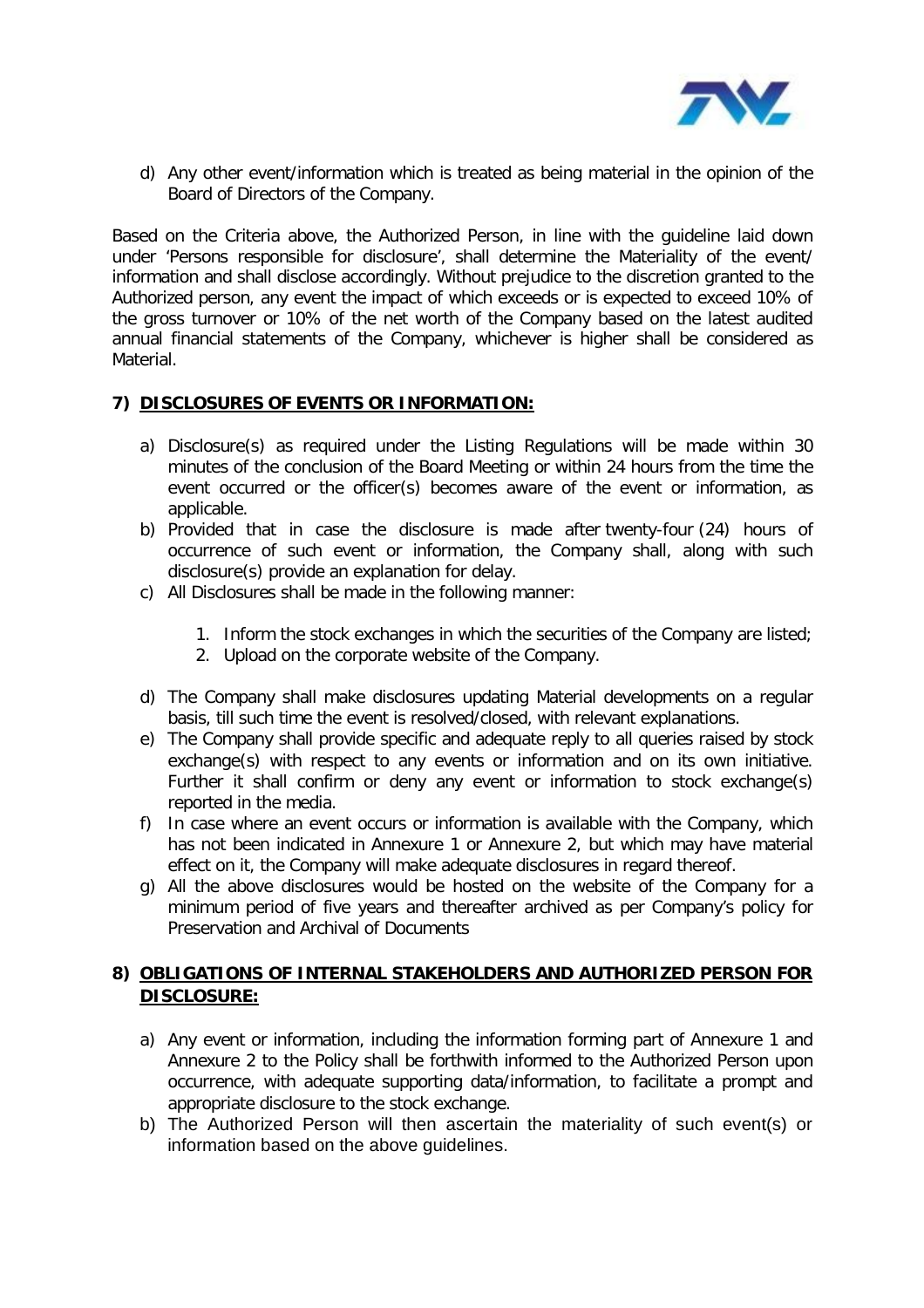

c) On completion of the assessment, the Authorized Person shall, if required, make appropriate disclosure(s) to the Stock Exchange.

#### **9) POLICY REVIEW:**

The Authorized Person may review the Policy from time to time. Material Changes to the Policy will need the approval of the Board of Directors. Should there be any inconsistency between the terms of the Policy and the Listing Regulations, the provisions of the Listing Regulations shall prevail. Any amendments to the Listing Regulations shall mutatis mutandis be deemed to have been incorporated in this Policy.

### **10) CONTACT DETAILS:**

Questions or clarifications about the Policy or disclosures made by the Company should be referred to the Company Secretary, who is in charge of administering, enforcing and updating this policy:

R.Sureshkumar Chief Financial Officer & Compliance Officer The Waterbase Limited Thapar House, 37, Montieth Road Egmore Chennai – 600 008 Phone: 044 3012 7000 Email: investor@waterbaseindia.com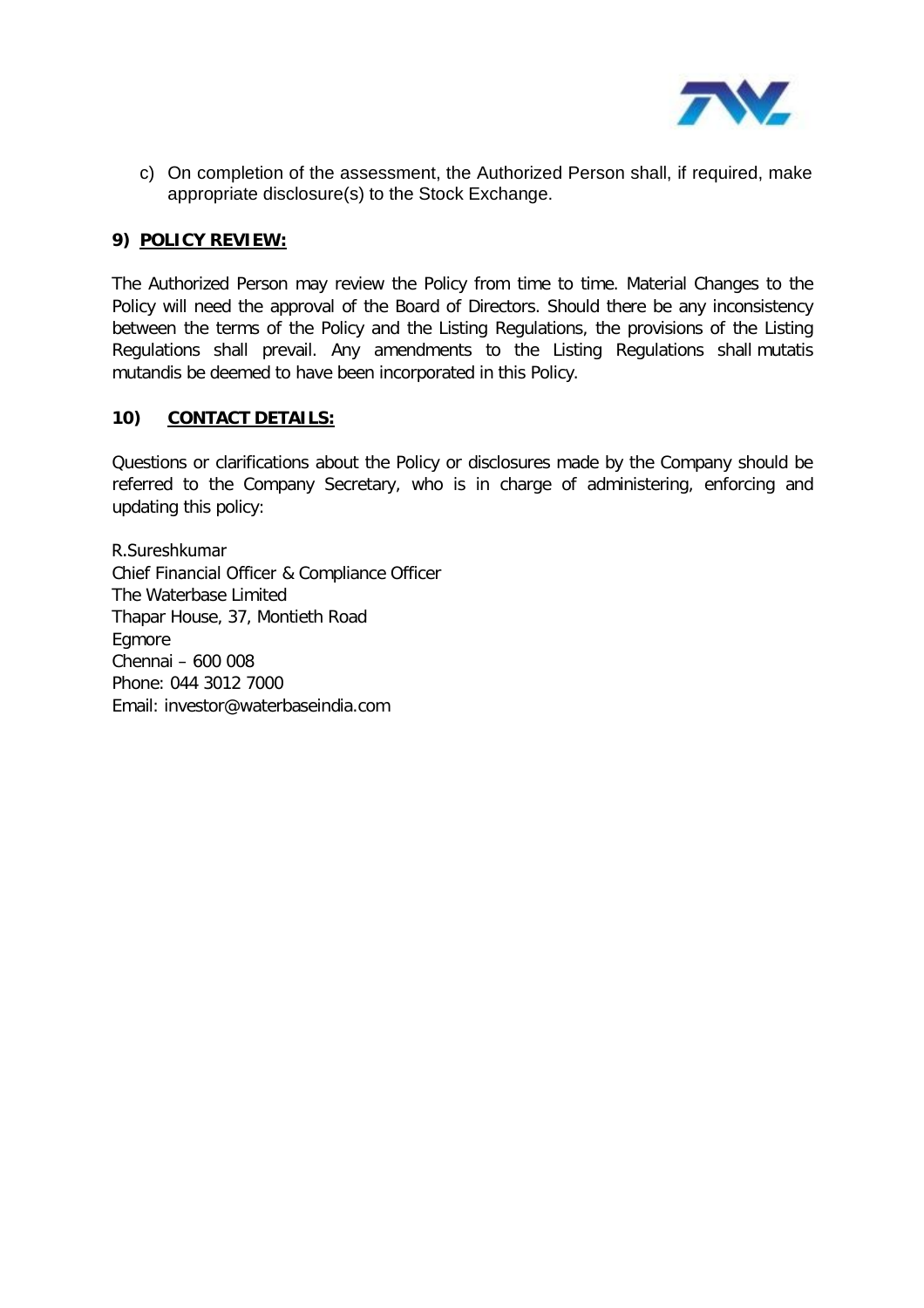

## **ANNEXURE 1**

# **DISCLOSURE TO STOCK EXCHANGE OF EVENTS OR INFORMATION THAT ARE DEEMED TO BE MATERIAL:**

- a) Acquisition(s) (including agreement to acquire), Scheme of Arrangement (amalgamation/ merger/ demerger /restructuring), or sale or disposal of any unit(s), division(s) or subsidiary of the company or any other restructuring. The word 'acquisition' shall mean:
	- i. acquiring control, whether directly or indirectly; or,
	- ii. acquiring or agreeing to acquire shares or voting rights in, the company, whether directly or indirectly, such that:-
		- ▶ The Company holds shares or voting rights aggregating to five per cent or more of the shares or voting rights in the said company, or;
		- $\triangleright$  There has been a change in holding from the last disclosure and such change exceeds two per cent of the total shareholding or voting rights in the said company.
- b) Issuance or forfeiture of securities, split or consolidation of shares, buyback of securities, any restriction on transferability of securities or alteration in terms or structure of existing securities including forfeiture, reissue of forfeited securities, alteration of calls, redemption of securities etc.
- c) Revision in Rating(s).
- d) Outcome of meetings of the Board of Directors: The company shall disclose to the Exchange(s), within 30 minutes of the closure of the meeting, held to consider the following:
	- i. Dividends and/or cash bonuses recommended or declared or the decision to pass any dividend and the date on which dividend shall be paid/dispatched;
	- ii. Any cancellation of dividend with reasons thereof;
	- iii. The decision on buyback of securities;
	- iv. The decision with respect to fund raising proposed to be undertaken
	- v. Increase in capital by issue of bonus shares through capitalization including the date on which such bonus shares shall be credited/dispatched;
	- vi. Reissue of forfeited shares or securities, or the issue of shares or securities held in reserve for future issue or the creation in any form or manner of new shares or securities or any other rights, privileges or benefits to subscribe to;
	- vii. Short particulars of any other alterations of capital, including calls;
	- viii. Financial results;
	- ix. Decision on voluntary delisting by the listed entity from stock exchange(s).
- e) Agreements (viz. shareholder agreement(s), joint venture agreement(s), family settlement agreement(s) (to the extent that it impacts management and control of the listed entity), agreement(s)/treaty(ies)/contract(s) with media companies) which are binding and not in normal course of business, revision(s) or amendment(s) and termination(s) thereof.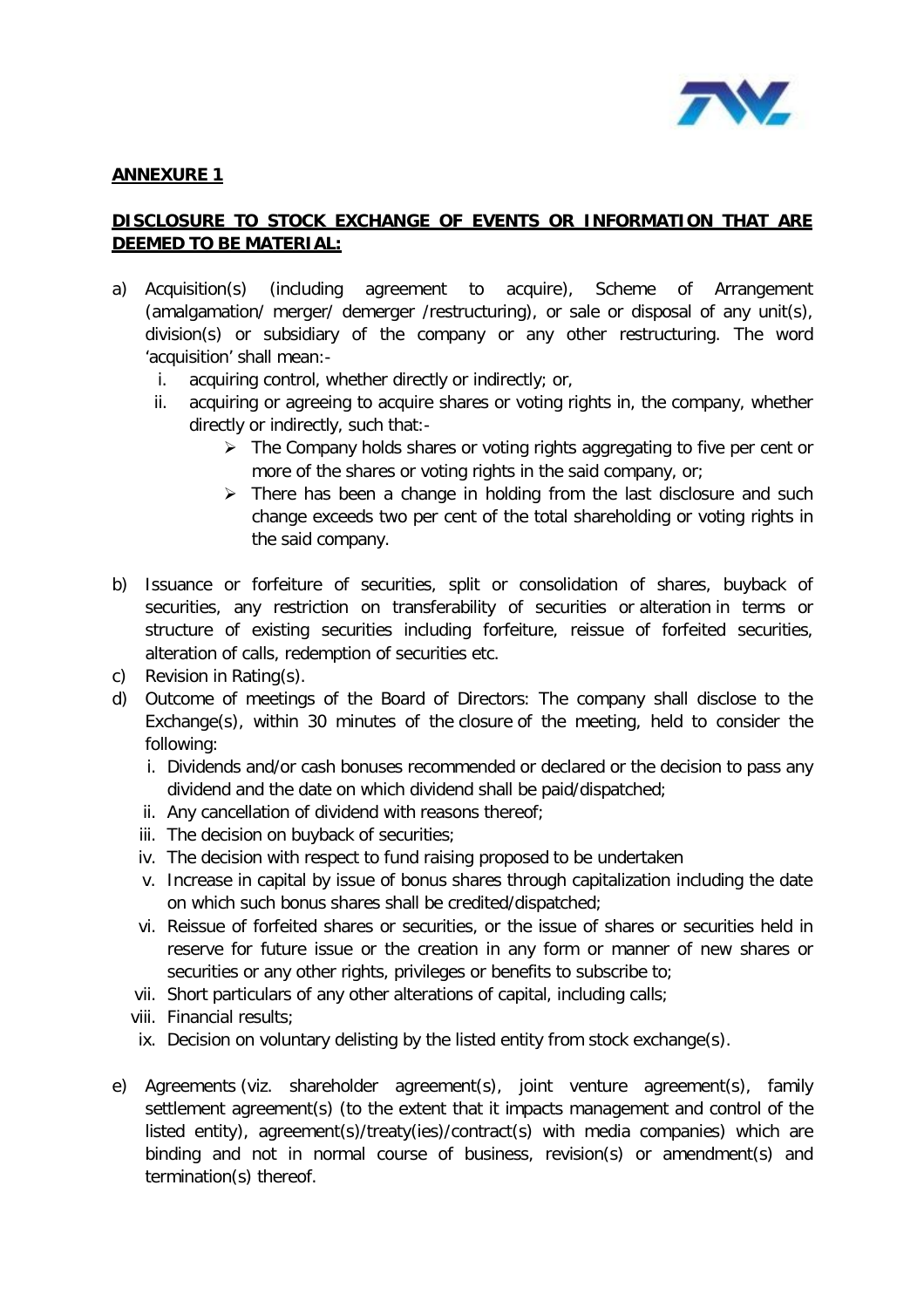

- f) Fraud/defaults by promoter or key managerial personnel or by the company or arrest of key managerial personnel or promoter.
- g) Change in directors, key managerial personnel (Managing Director, Chief Executive Officer, Chief Financial Officer, Company Secretary etc.), Auditor and Compliance Officer.
- h) Appointment or discontinuation of share transfer agent
- i) Corporate debt restructuring.
- j) One time settlement with a bank.
- k) Reference to BIFR and winding-up petition filed by any party /creditors.
- l) Issuance of Notices, call letters, resolutions and circulars sent to shareholders, debenture holders or creditors or any class of them or advertised in the media by the Company.
- m) Proceedings of Annual and extraordinary general meetings of the company.
- n) Amendments to memorandum and articles of Association of the Company, in brief.
- o) Schedule of Analyst or institutional investor meet and presentations on financial results made by the Company to analysts or institutional investors;